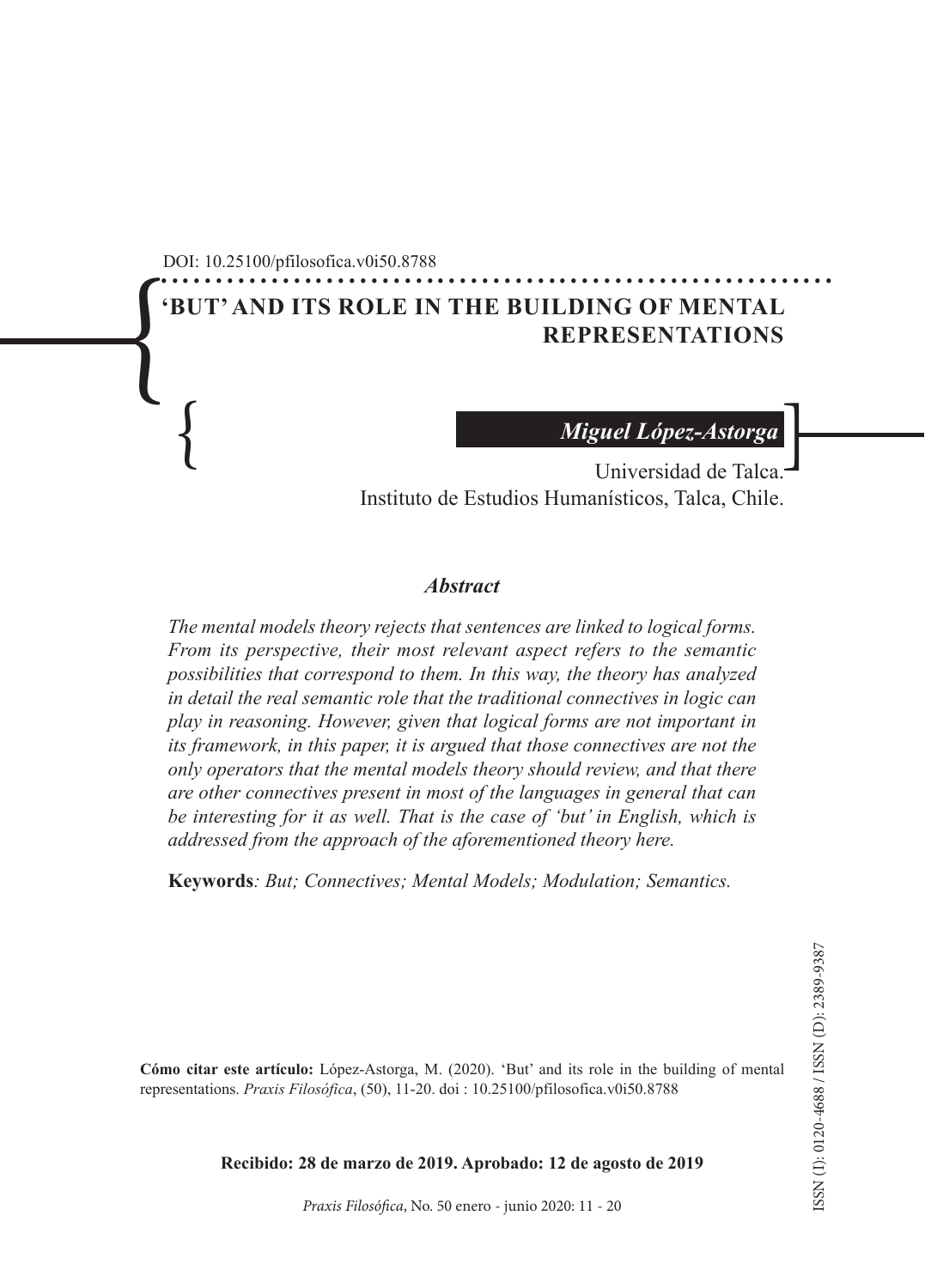## **'PERO' Y SU ROL EN LA CONSTRUCCIÓN DE REPRESENTACIONES MENTALES**

### *Miguel López-Astorga1*

#### *Resumen*

*La teoría de los modelos mentales rechaza que las oraciones estén vinculadas con formas lógicas. Desde su perspectiva, su aspecto más relevante hace referencia a las posibilidades semánticas que les corresponden. De este modo, la teoría ha analizado detenidamente el rol semántico real que las conectivas tradicionales de la lógica pueden desempeñar en el razonamiento. No obstante, dado que las formas lógicas no son importantes en su marco teórico, en este trabajo, se argumenta que tales conectivas no son los únicos operadores que la teoría de los modelos mentales debería revisar, y que existen otras conectivas presentes, en general, en la mayoría de los idiomas que pueden ser igualmente de interés para ella. Este es el caso de 'but' en inglés, que es considerada aquí desde el enfoque de la mencionada teoría.* 

**Palabras clave:** *pero; conectivas, modelos mentales, modulación, semántica.*

<sup>&</sup>lt;sup>1</sup> Académico del Instituto de Estudios Humanísticos de la Universidad de Talca (Chile). Doctor en Lógica y Filosofía de la Ciencia por la Universidad de Cádiz, España (Grado de Doctor reconocido por la Universidad de Chile). Diploma de Estudios Avanzados (Suficiencia Investigadora) en el área de Lógica y Filosofía de la Ciencia por la Universidad de Cádiz, España. Licenciado en Filosofía y Ciencias de la Educación por la Universidad de Sevilla, España (título revalidado por el de Profesor de Educación Media en Filosofía en la Universidad de Chile). Sus principales áreas de trabajo y de investigación son: Filosofía del Lenguaje, Filosofía de la Ciencia Cognitiva, Epistemología y Lógica.

**ORCID:** 0000-0002-6004-0587 **E-mail:** milopez@utalca.cl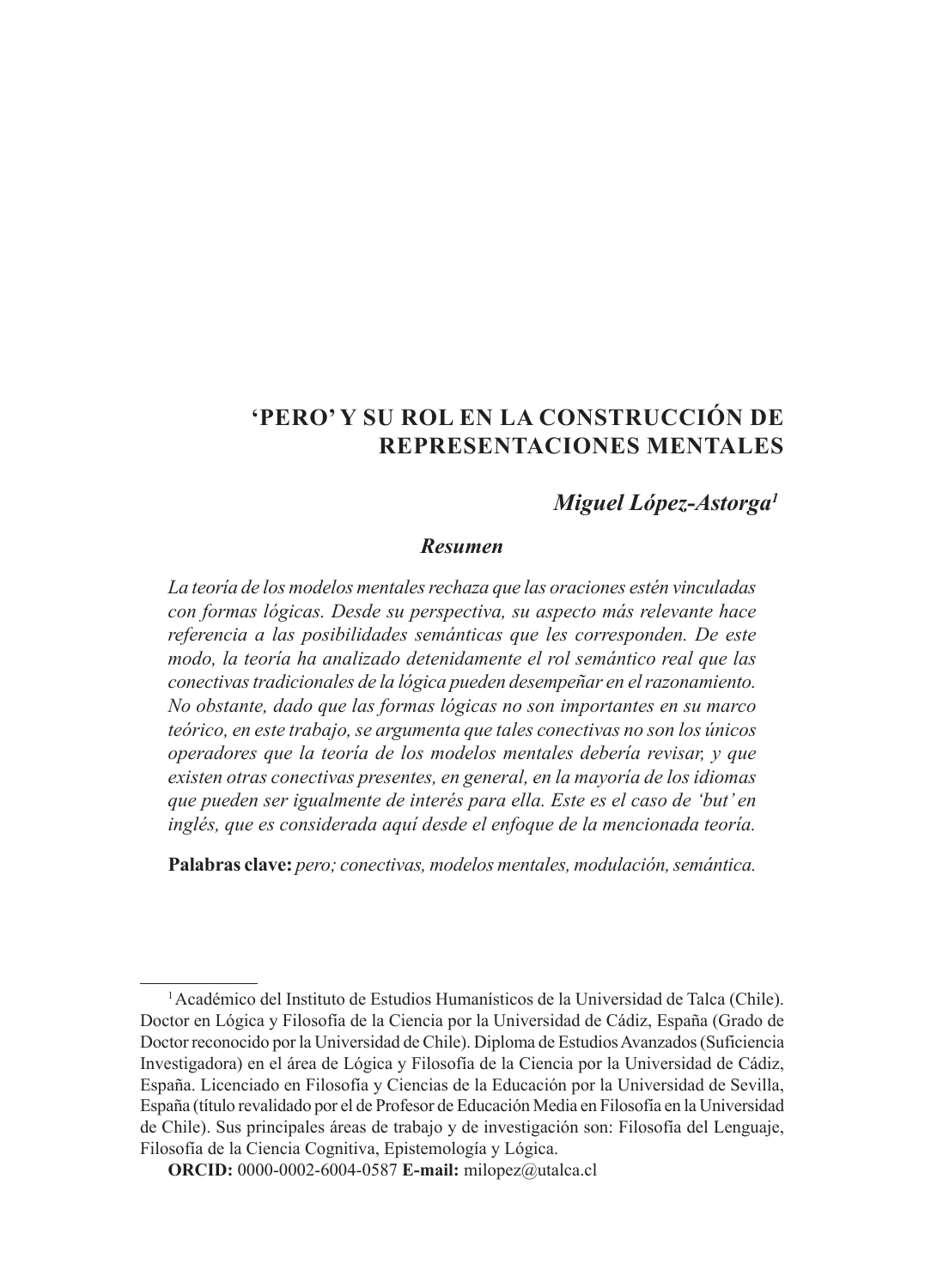## **'BUT' AND ITS ROLE IN THE BUILDING OF MENTAL REPRESENTATIONS\***

#### *Miguel López-Astorga*

Universidad de Talca. Instituto de Estudios Humanísticos, Talca, Chile.

#### **I. Introduction**

Many works describe and explain the general theses of the mental models theory (from now on, MMT), including, for example, Byrne and Johnson-Laird (2009), Johnson-Laird (2004, 2006, 2010, 2012, 2015), Johnson-Laird and Byrne (2002), Johnson-Laird, Khemlani, and Goodwin (2015), Khemlani, Lotstein, Trafton, and Johnson-Laird (2015), Khemlani, Orenes, and Johnson-Laird (2012, 2014), Oakhill and Garnham (1996), Orenes and Johnson-Laird (2012), Quelhas, Johnson-Laird, and Juhos (2010), and Ragni, Sonntag, and Johnson-Laird (2016). However, if it is necessary to indicate its main idea, it can be said that it is the assumption that human mental activity has to do with possibilities. According to the theory, people do not consider logical forms when they think (see especially Johnson-Laird, 2010), but only semantic combinations referring to possible scenarios iconically reproduce reality.

Nevertheless, it is true that the theory has been basically devoted to analyze the combinations of possibilities of just the traditional connectives in standard logic, that is, the conditional, biconditional, conjunction, and

<sup>\*</sup> **Acknowledgments/Agradecimientos:** This paper is a result of the Project CONICYT/ FONDECYT/REGULAR/FOLIO Nº 1180013, "Recuperación de las formas lógicas de los enunciados a partir de un análisis de las posibilidades semánticas a las que hacen referencia", supported by the National Fund for Scientific and Technological Development (FONDECYT, following its initials in Spanish), Government of Chile.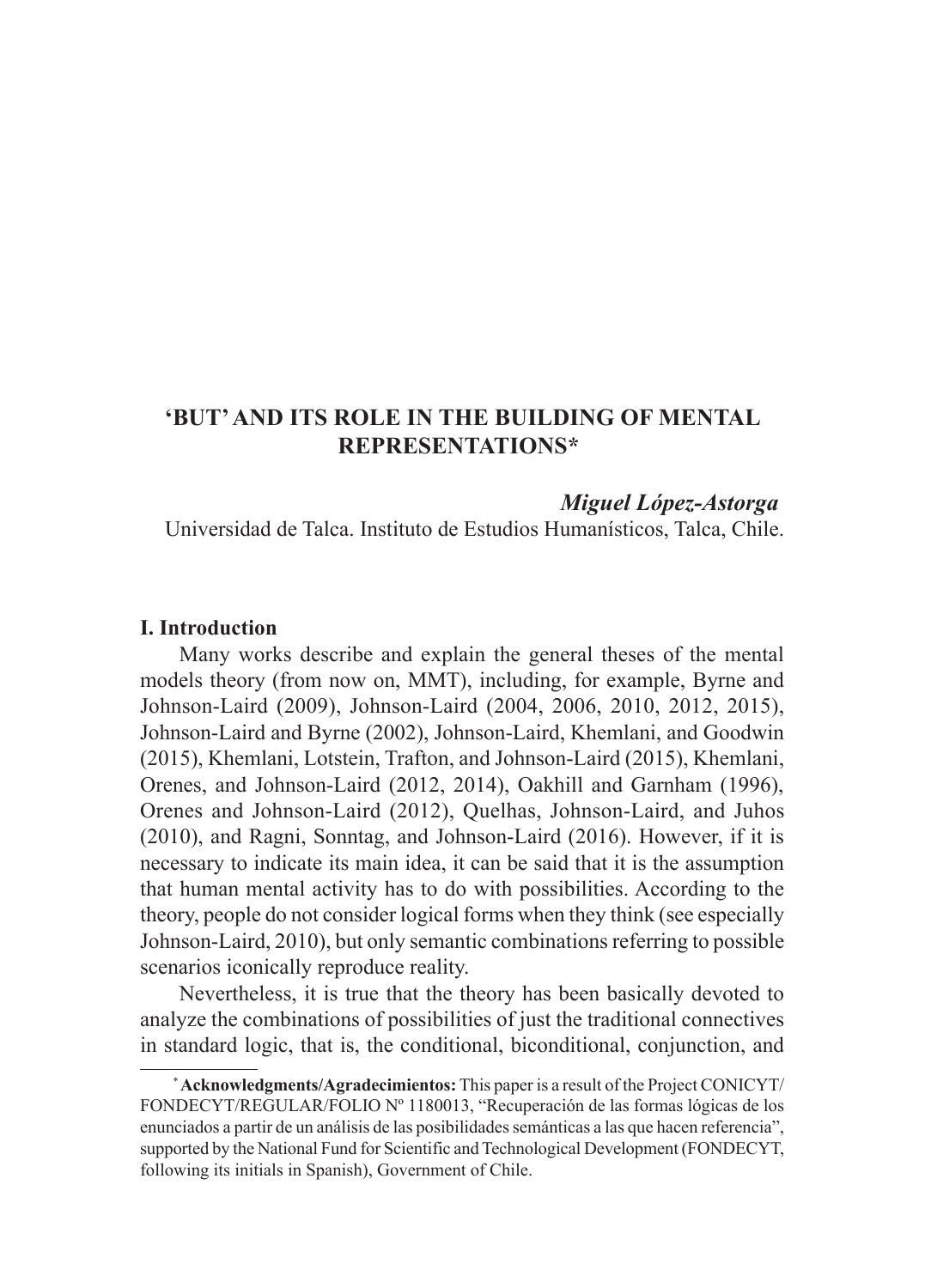inclusive and exclusive disjunction (see, e.g., Table 9.2 in Johnson-Laird, 2012, 138). There is no doubt that this work absolutely makes sense within its framework, since such operators are essential to make inferences from information received in the form of premises. Nonetheless, it is also evident that, from the perspective of MMT, the revision of other connectives that, in the same way, are relevant in reasoning and language is also advisable too. And this is so because, obviously, the theory rejects the hypothesis that the human mind follows a natural deduction calculus akin to that of Gentzen (1934; 1935), and, given that language enables to link data by means of more operators than those of that calculus, such additional operators should not be ignored either.

Thus, the central goal of this paper is to address one of those connectives not included in the set of those of traditional logic. Such connective is 'but' in English, which, as it is known, can be translated into more or less similar words in most of the languages, for example, '*pero*' in Spanish, '*mas*' in Portuguese, '*ma*' in Italian, '*aber*' in German, '*dar*' in Romanian, or '*sed*' in Latin. Of course, the meanings of these words in such languages do not always exactly match, as, apart from the fact that the particular semantic content of the sentences and pragmatics may have an influence in certain cases, all of them do not accurately have the same functions in their own language. However, it can be said that, in general, such words share a contrasting function regarding a main idea, and that is the function that will be principally studied here.

In order to do so, I will begin by presenting some of the main theses of MMT that it is necessary to take into account to achieve the aforementioned goal. Then, in the second section, I will focus on 'but', its semantic possibilities, and the role that can be assigned to it within the approach of MMT. So, a brief description of this last theory is given in the next section.

#### **II. MMT and the iconic models**

MMT is clearly a psychological theory. Nevertheless, it acknowledges its philosophical background, which comes from writers such as, for example, Peirce (1931-1958). This heritage is explicitly assumed in several works (e.g., Johnson-Laird, 2012; Johnson-Laird et al., 2015), and means that, while each connective in traditional logic is related to the possibilities in which it is true in a truth table of this last logic, those possibilities lead to a model, "which is iconic in that its structure corresponds to the structures of the sets it represents" (Johnson-Laird et al., 2015, p. 207).

All of this can be better understood if we pay attention to the four possible combinations between two clauses p and q that can be imagined:

14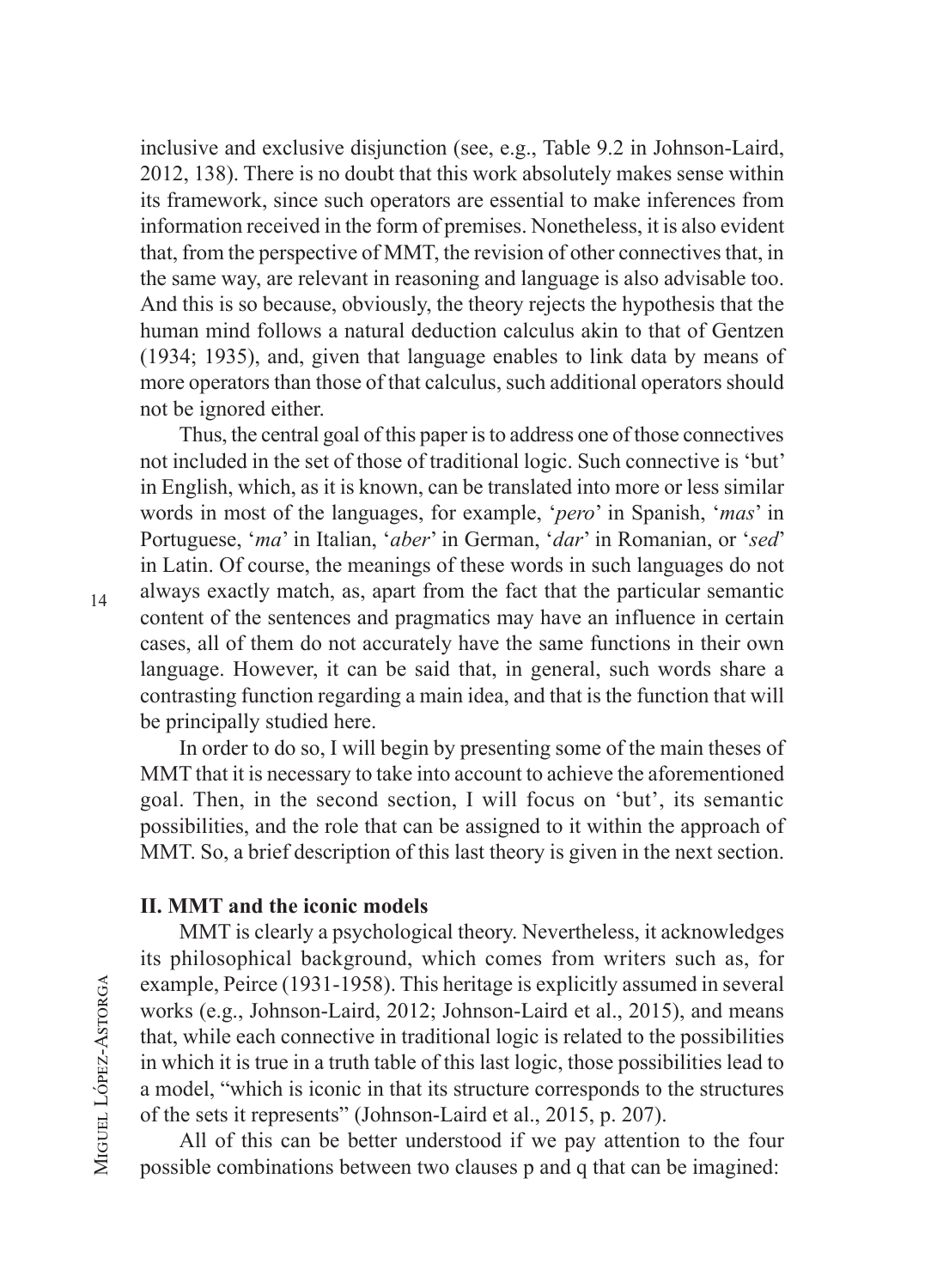$[I]: p \& q$  $[III]$ : p  $& \neg q$  $[III]$ : ¬p & q  $[IV]: \neg p \& \neg q$ Where ' $\&$ ' links the clauses and ' $\neg$ ' represents negation.

Following this, MMT assigns possibilities sets to each connective in standard logic. In this way, if the particular individual is able to identify all of the possibilities related to the connective, (which, for several reasons, does not always happen), it can be stated that the sets are, in principle, as follows (see, e.g., Johnson-Laird, 2012, p. 138, Table 9.2):

- Conditional: [I], [III], and [IV]. Evidently, a sentence such as 'if p then q' will be false only in cases of p and  $\neg q$ , that is, in cases of [II].
- Conjunction: [I]. Obviously, a sentence such as 'p and q' can only be true when its two conjuncts are so, that is, in cases of [I].
- Disjunction: [I], [II], and [III]. Clearly, a sentence such as 'either p or q' will be false only in cases of  $\neg p$  and  $\neg q$ , that is, in cases of [IV]. Nevertheless, those are the possibilities sets of disjunction only if it is inclusive. If exclusive, [I] would have to be removed as well, since an exclusive disjunction, as it is well known, cannot be true when its two disjuncts are true either.

If only these assignations are taken into account, it can be thought that MMT is not very different from the truth tables of classical logic. Nonetheless, as pointed out, thinking that is making a mistake. On the one hand, people sometimes fail to build the correct model and, because further reflection is needed, forget some possibilities. On the other hand, as also indicated, the models are iconic and represent possibilities in the world. So, they can be modified by semantic and pragmatic influences. These modification processes are called 'modulation' processes in the theory (see, e.g., Johnson-Laird, 2012; Johnson-Laird et al., 2015; Orenes & Johnson-Laird, 2012; Quelhas et al., 2010), and clear examples can be the following. Think about, for instance, this conditional:

"If Pat is in Rome then she is in Italy" (Orenes & Johnson-Laird, 2012, p. 360).

Of course, as shown by Orenes & Johnson-Laird (2012, p. 360), its model includes the possibilities presented above:

[I]: She is in Rome & She is in Italy

[III]: She is not in Rome & She is in Italy

[IV]: She is not in Rome & She is not in Italy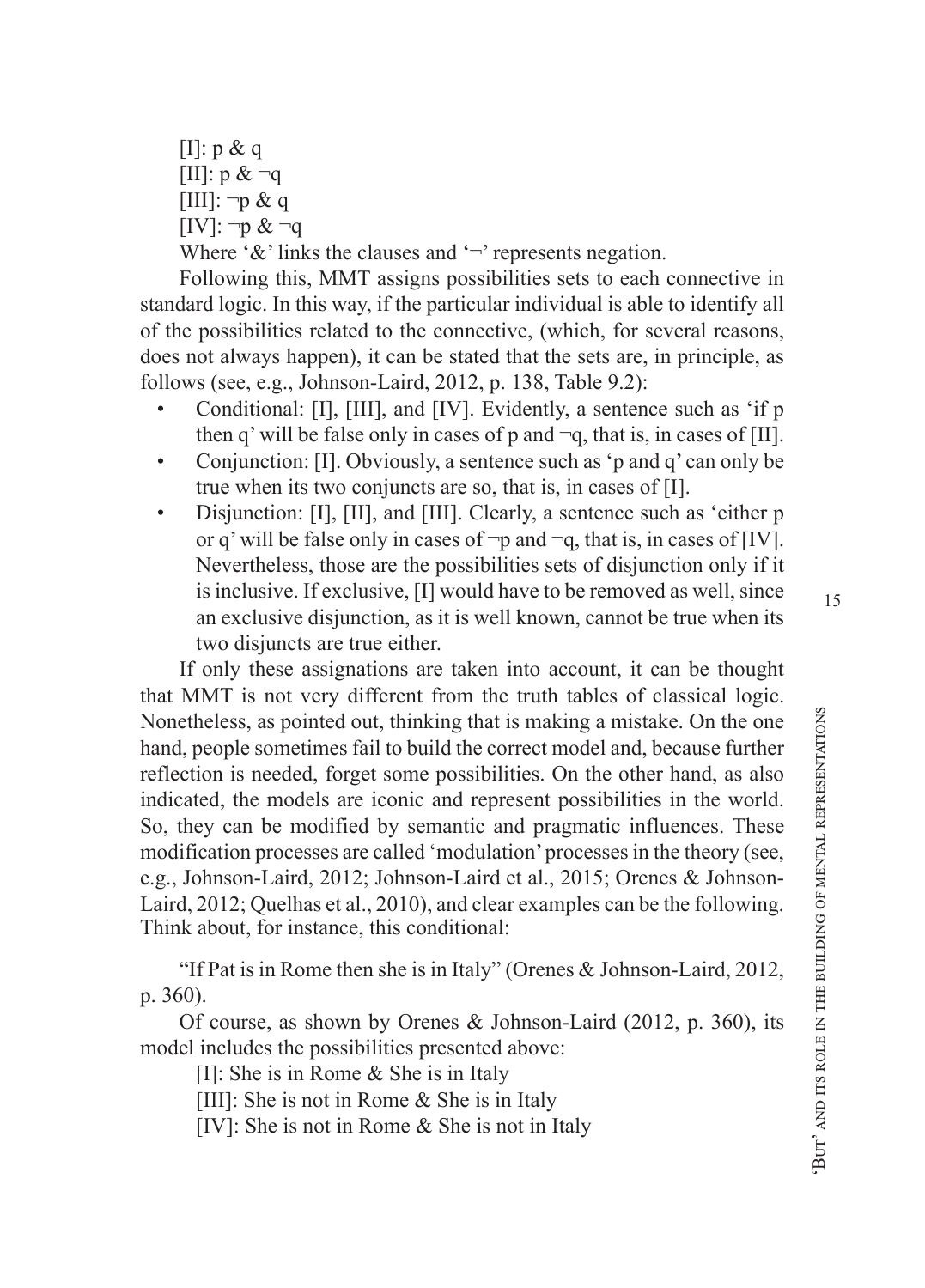Indeed, a conditional such as this one can only be false in cases of [II], that is, in scenarios in which Pat is in Rome but not in Italy.

But, if we consider now other conditional that, although it is very similar to the previous one, it is not identical to it, the situation completely changes:

"If Pat is in Italy then she is not in Rome" (Orenes & Johnson-Laird, 2012, p. 360).

In this case, as also explained by Orenes & Johnson-Laird (2012, p. 361), the possibilities of the model are not the same:

[I]: She is in Italy & She is not in Rome

[III]: She is not in Italy & She is not in Rome

It is clear why [II] is not a valid possibility for this example. The sentence is a conditional and, as said, conditionals are false in [II]. Nevertheless, what is most important now is that modulation does not enable [IV] for it either. The reason is also simple: it is not possible that Pat is not in Italy and in Rome at the same time, because, if somebody is in Rome then he/she is necessarily in Italy too.

As far as conjunction is concerned, it is easy to think about examples as well. A sentence such as the following undoubtedly has the only set attributed to it above:

This car is green and it is John's car.

True, its model is just:

[I]: This car is green & This is John's car

[II] would not be possible because the car would not be John's. In

[III], it would be John's car but not green. And, in [IV], the object would be neither green nor John's.

Nonetheless, the model does not remain the same if, simply, a possibility verb is introduced:

This car is green and it may be John's car.

Certainly, by virtue of modulation, the model admits now two possibilities:

[I]: This car is green & This is John's car

[II]: This car is green & This is not John's car

And the reason is not hard to understand. Although the sentence continues to be a conjunction, the second conjunct is not known for sure, which means that two situations are possible: a scenario in which John is the car owner and other scenario in which he is not that.

Of course, examples related to disjunction are not difficult to find either (see, e.g., Orenes & Johnson-Laird, 2012). However, what has been said is already enough to analyze 'but' and the possibilities that can be assigned to it. I do that in the next section.

16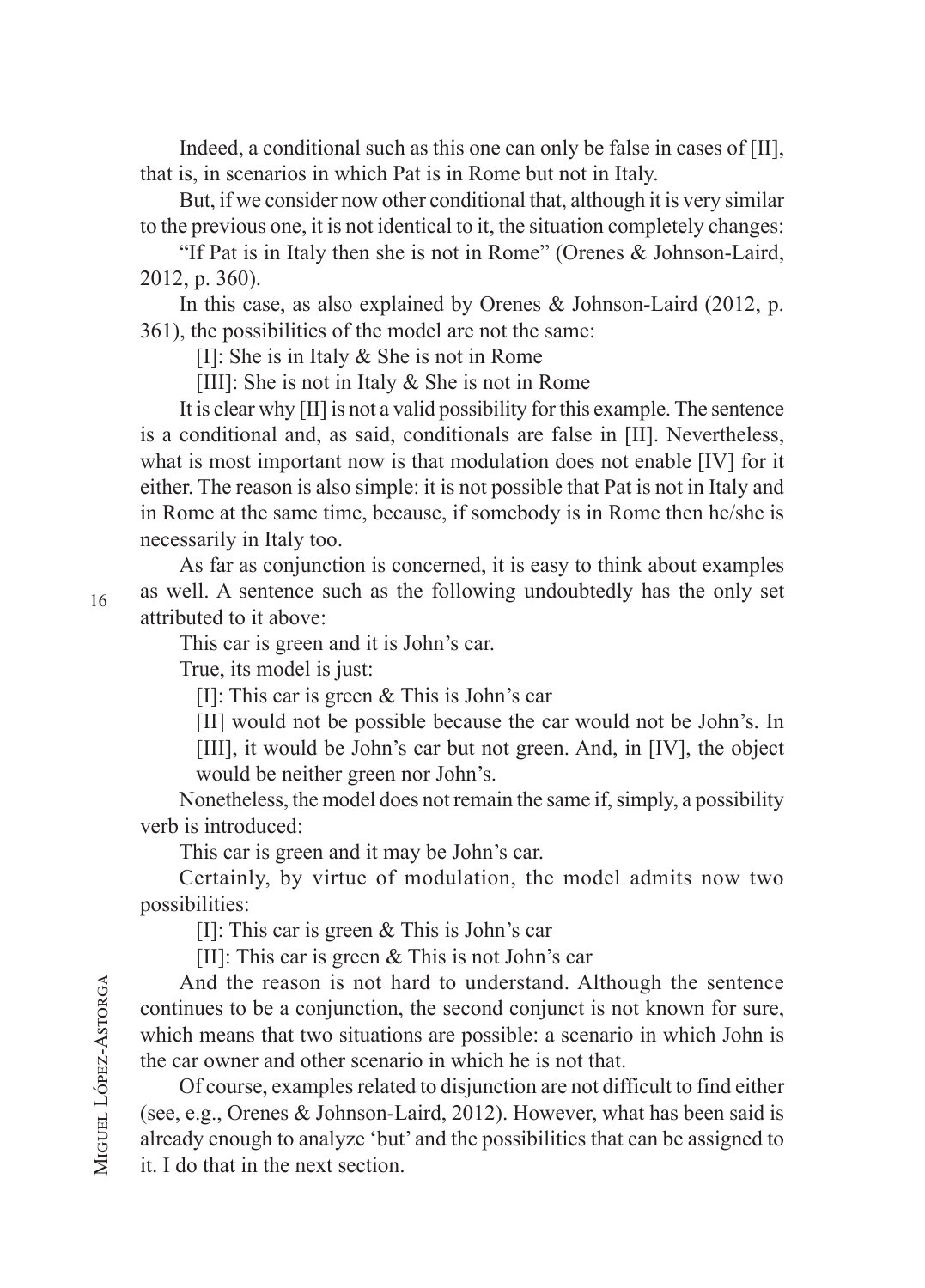#### **III. The semantic possibilities corresponding to 'but**

Intuitively, one might think that, with regards to semantic possibilities, 'but' plays a role akin to that of conjunction, since its model appears to tend to be the same: a model including just the set [I]. This can be easily seen by means of an example:

This is a car but it has three wheels.

Indeed, the only set that the model can accept is this one:

[I]: This is a car & This has three wheels

In [II] the car does not have three wheels, in [III] the object is not a car, and in [IV] these two circumstances occur together: the object is not car and it does not have three wheels.

However, from the framework of MMT, this fact raises an absolutely legitimate and justified question: if this is so, why are there different words in most of the languages for 'and' and 'but'? Certainly, if we take up the examples mentioned above, it can be stated that those two words can be '*y*' and '*pero*' in Spanish, '*e*' and '*mas*' in Portuguese, '*e*' and '*ma*' in Italian, '*und*' and '*aber*' in German, 'și' and '*dar*' in Romanian, and '*et*' and '*sed*' in Latin. Nevertheless, the answer to that question is not hard to find from just the MMT approach. As accounted for, the models are iconic representations linked to semantics and pragmatics, and hence to people's general knowledge. In this way, continuing with the example of the car and the three wheels, it can be claimed that, based on MMT, if individuals only listen or read the word 'car', they will tend to build a model in which the object, that is, the car, has four wheels, the reason of this being that they know that cars usually have four wheels. Thus, given only the word 'car', the model will be generally as follows:

Car & Four wheels

Therefore, what 'but' does is to introduce an exception or unusual information. From this point of view, its function is really important, as it helps to create the correct representation of the particular situation by advising that the model must be modified in an unexpected direction, that is, eliminating an element very probable given its characteristics and adding another one that is not common given those same characteristics. So, in other words, it can be said that 'but' facilitates the elaboration of the suitable model, which, in the case of our example, has to remove 'four wheels' and include 'three wheels', the result being this one:

Car & Three wheels

Hence 'but' can be considered to be a very useful linguistic tool pointing out that general knowledge and cultural background must be forgotten to some extent and that due attention must be paid to the information that is truly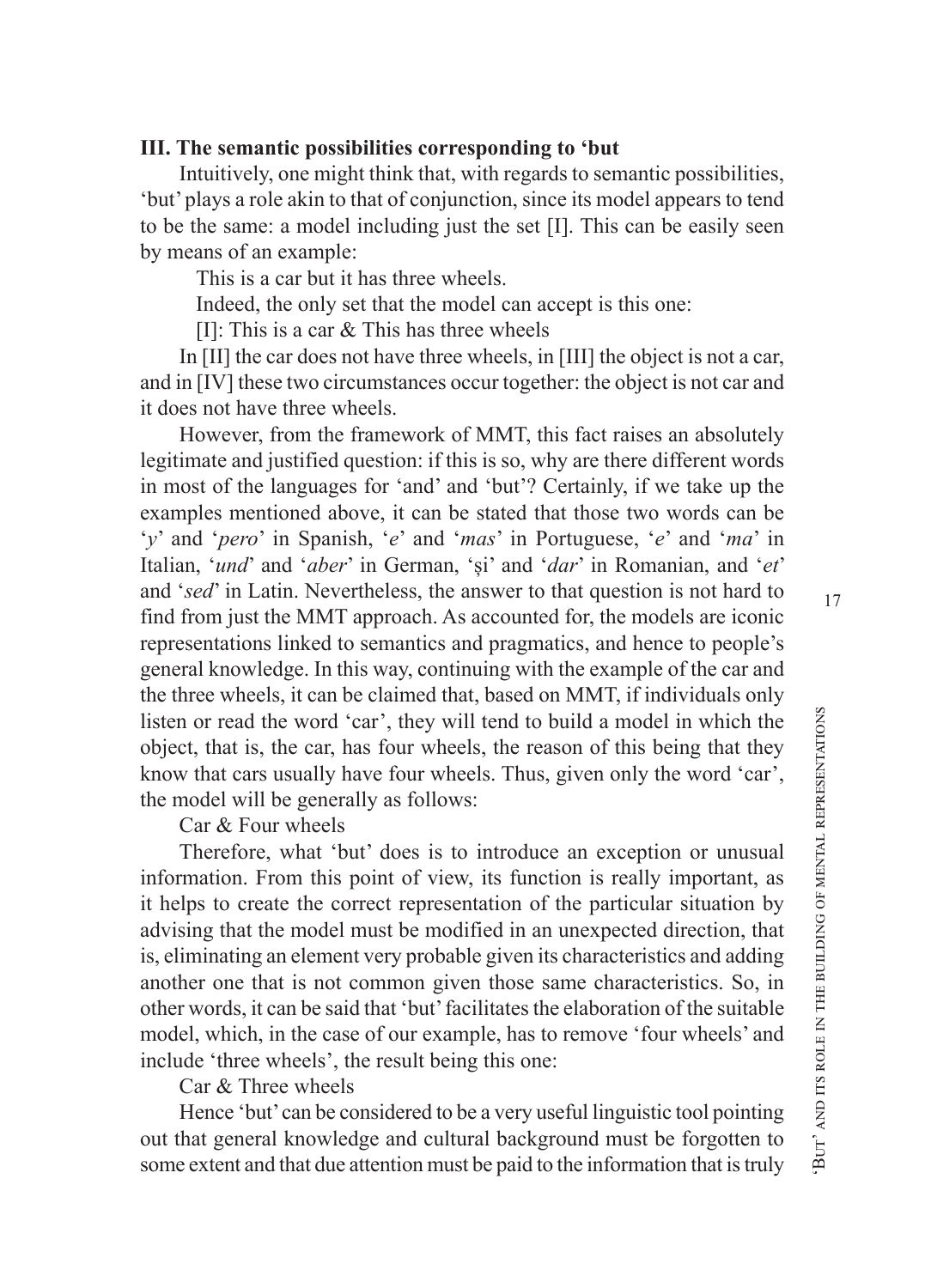stated in the sentence. And this can also apply in the case that modulation modifies the model. Think about, for example, this sentence:

This is a car but it may have three wheels.

Its model clearly refers to these possibilities:

[I]: This is a car & This has three wheels

[II] This is a car & This has four wheels (This does not have three wheels)

[III] and [IV] cannot be admitted because the object is not a car in them. Nonetheless, what is important here is that, again, 'but' warns about an exception. The only difference is now that the exception is just a possibility that may happen ([I], the case in which the car has three wheels) or may not occur ([II], the case in which there is nothing unusual and, as general knowledge indicates, the car has, as almost always, four wheels).

#### **IV. Conclusions**

It is evident that 'but' can be used in English in senses other than the one explored in this paper. Likewise, the other more or less equivalent words in several mentioned languages can have other functions in those languages too. And all of this without even mentioning that such uses and functions can be expanded by modulation, that is, by the particular contextual, pragmatic, or semantic circumstances (as far as this last point is concerned, there is no doubt that to provide relations between what has been presented here and approaches such as that of Redeker, 1990, could be a very relevant activity).

Nonetheless, as stated above, this analysis has dealt with but's more habitual sense in different languages, that is, the one related to the contrast between two ideas, and, in this way, has shown the potential that MMT can have in studies on language. This theory is, of course, a psychological framework. However, beyond the fact that currently it is often used to solve many problems related to cognitive science, philosophy of mind, or epistemology (see, e.g., López-Astorga, 2015), as it can be noted in the previous pages, it can also enable interesting linguistic researches that can lead a better understanding of some of the elements that constitute our expressive resources, or, at least, to raise challenging hypotheses about them. In the case of 'but', as argued, MMT allows considering it as a tool helping to make mental representations and that, in addition, seems to have a similar role in many other languages.

Obviously, beyond the classical connectives in standard logic reviewed by MMT and 'but', our languages include more words, expressions, and operators that would be worth analyzing with a methodology akin to that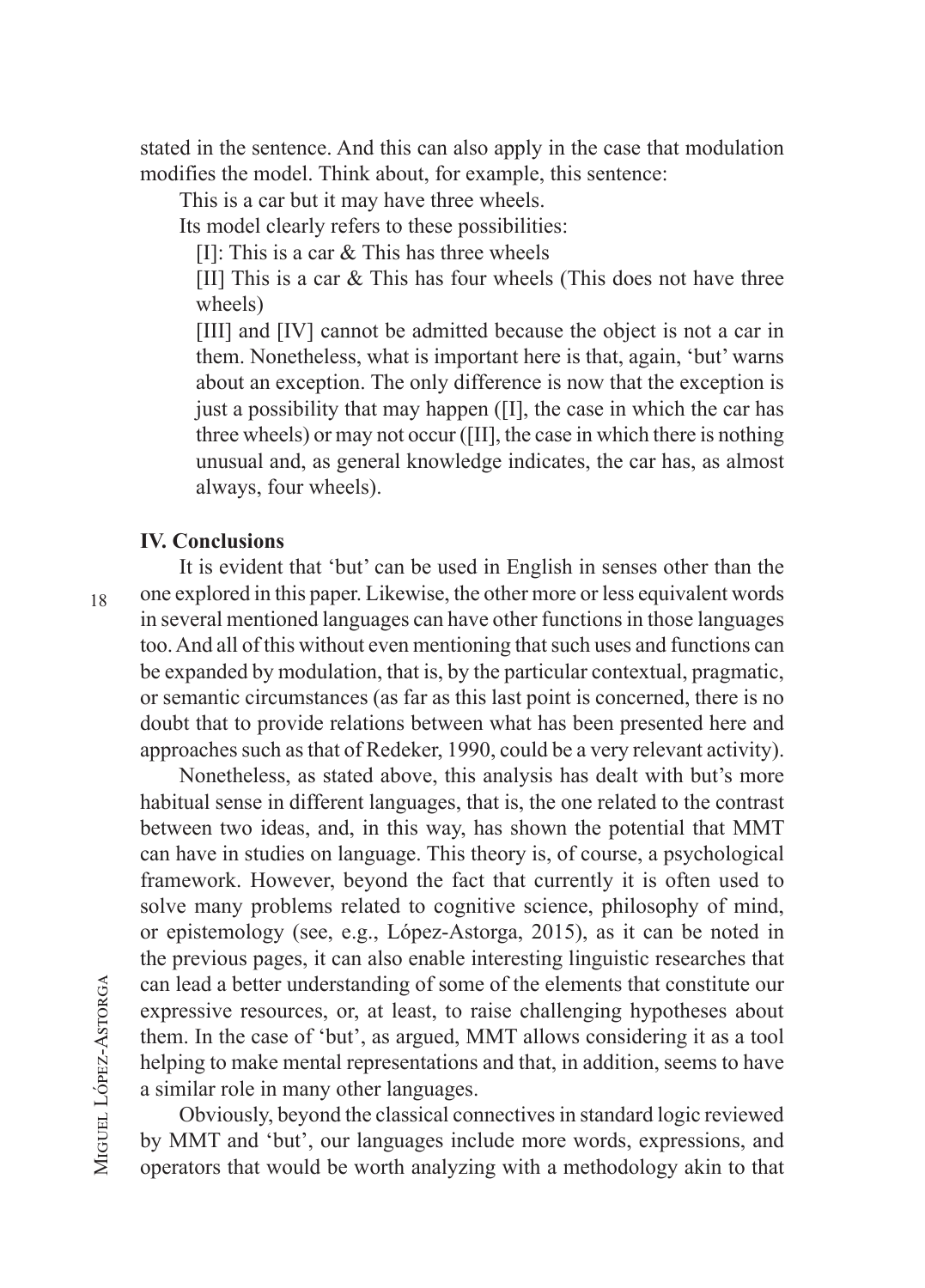used in this paper Some of them can be, for example, 'although', 'when', 'even if', etc. This would allow us to detect the possibilities to which they usually refer and, therefore, to know their actual functions in communication. Furthermore, it is also evident that research in this direction could be a big support in checking whether or not there are differences between languages regarding such connectives, to grasp the true way human beings transmit and receive information and the real importance that aspects such as semantics and pragmatics have in language (modulation can have an influence in sentences including operators such as the last indicated too). Hence it is clear that working in this field is not trivial, and that searching for other linguistic connectives to be reviewed might be promising as well. And this is so without forgetting that continuing to analyze 'but' can be a very relevant task.

#### **References**

- Byrne, R. M. J. y Johnson-Laird, P. N. (2009). "If" and the problems of conditional reasoning. *Trends in Cognitive Science, 13*(7), 282-287.
- Gentzen, G. (1934). Untersuchungen über das logische Schließen I. *Mathematische Zeitschrift, 39*(2), 176-210.
- Gentzen, G. (1935). Untersuchungen über das logische Schließen II. *Mathematische Zeitschrift, 39*(3), 405-431.
- Johnson-Laird, P. N. (2004). The history of the mental models. In K. Manktelow & M. C. Chung (Eds.), *Psychology and Reasoning: Theoretical and Historical Perspectives* (pp. 179-212). New York, NY: Psychology Press.
- Johnson-Laird, P. N. (2006). *How We Reason*. Oxford, UK: Oxford University Press.
- Johnson-Laird, P. N. (2010). Against logical form. *Psychologica Belgica, 5*(3/4), 193-221.
- Johnson-Laird, P. N. (2012). Inference with mental models. In K. J. Holyoak & R. G. Morrison (Eds.), *The Oxford Handbook of Thinking and Reasoning* (pp. 134-145). New York, NY: Oxford University Press.
- Johnson-Laird, P. N. (2015). How to improve thinking. In R. Wegerif, L. Li, & J. C. Kaufman (Eds.), *The Routledge International Handbook of Research on Teaching Thinking* (pp. 80-91). Abingdon, UK, & New York, NY: Routledge.
- Johnson-Laird, P. N. & Byrne, R. M. J. (2002). Conditionals: A theory of meaning, pragmatics, and inference. *Psychological Review, 109*(4), 646-678.
- Johnson-Laird, P. N., Khemlani, S., & Goodwin, G. P. (2015). Logic, probability, and human reasoning. *Trends in Cognitive Sciences, 19*(4), 201-214.
- Khemlani, S., Lotstein, M., Trafton, J. G., & Johnson-Laird, P. N. (2015). Immediate inferences from quantified assertions. *The Quarterly Journal of Experimental Psychology, 68*(10), 2073-2096.
- Khemlani, S., Orenes, I., & Johnson-Laird, P. N. (2012). Negation: A theory of its meaning, representation, and inference. *Psychological Review, 109*(4), 646-678.